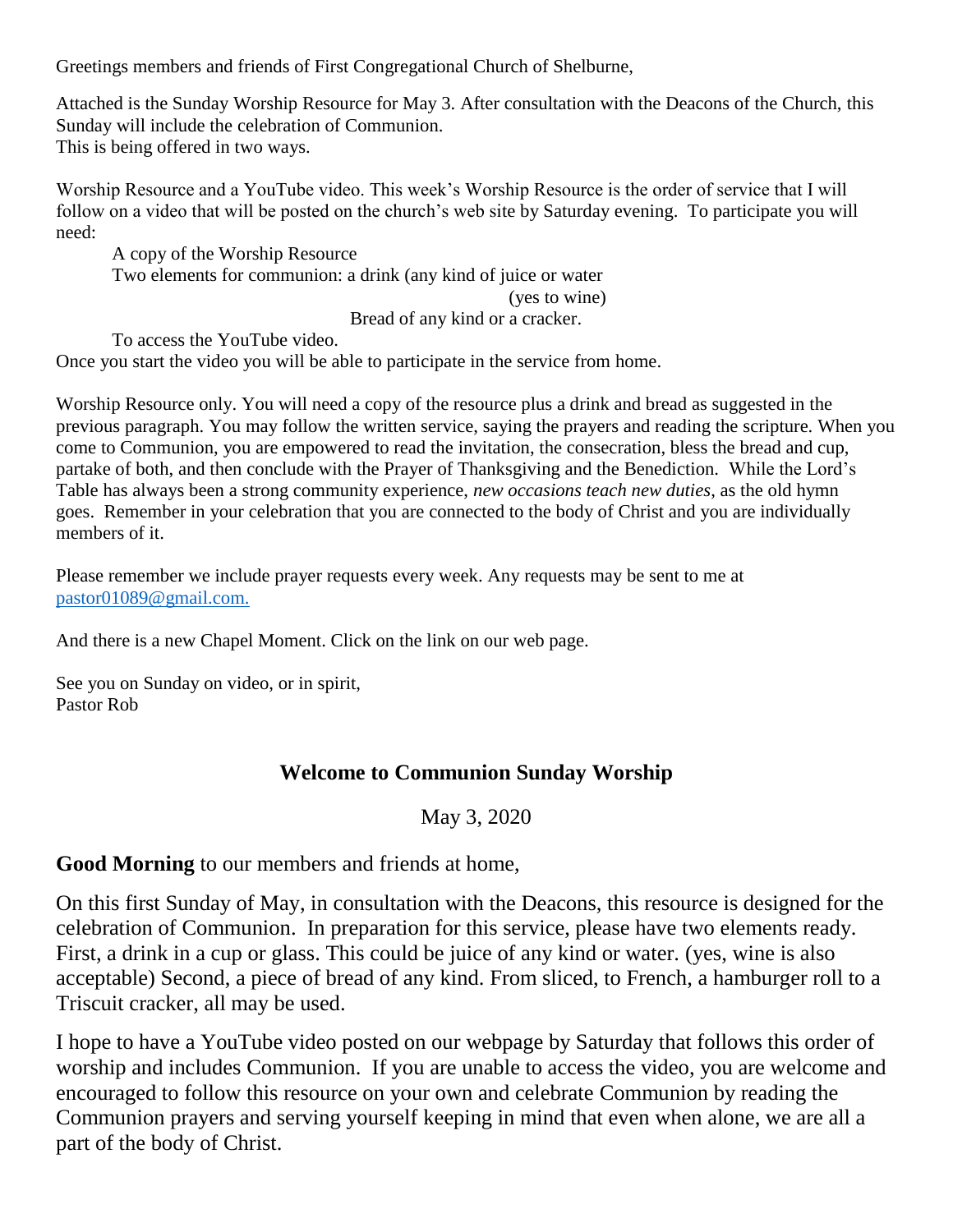# **And now let us be in worship**

# **A Call to Worship** Psalm 145

Great is the LORD, and greatly to be praised; One generation shall praise thy works to another. We will speak of the glorious honour of thy majesty, and of thy wondrous works. And we shall speak of thy greatness. Great is the LORD, and greatly to be praised.

# **Morning Prayer & Lord's Prayer**

O God, when we are grumblers who magnify resentments into wrongs, forgive us. When we are bigots who cherish false opinions as the truth, forgive us. When we are fools who must be suffered gladly, forgive us. When we are cynics who ignore your grace, forgive us. When we hear your call and refuse to listen, forgive us. Grant us your mercy, O God, and teach us to forgive ourselves and others, for the sake of Christ who taught us pray saying… *Our Father, who art in heaven, hallowed be thy name. Thy kingdom come, thy will be done, on earth as it is in heaven. Give us this day our daily bread and forgive us our debts as we forgive our debtors. And lead us not into temptation but deliver us from evil. For thine is the kingdom and the power and the glory forever. Amen.*

# **Prayers of the People**

This morning's prayer centers on healing and includes multiple places for silent prayer. Please remember Fleurette in your prayers for healing, she is experiencing extreme back pain. Please remember all those who have been touched by COVID 19 and all those who are on the front lines of this pandemic.

## **Let us come to God in prayer.**

Gracious God, who in Jesus did bring sight to the blind, who did speak the words and the lame lifted themselves up and stood on solid ground, who did touch and disease melted away, who did look with compassion on those who mourn and who did walk into the wilderness unafraid, **hear these our prayers for those who are in need of your healing…silent time.**

We lift to you those who suffer in illness, those who have long since forgotten what it was like to live in health and who wake each morning to another day of unrelenting pain. Those who endure and endure.

If not your healing of body, O God, then your healing of the heart, to bring a cool respite of peace in the heat of their struggle. To bring a welcome calm in the midst of their storm. To walk with them in their wilderness.

## **We pray for those who are in need of your healing…silent time.**

For those whose minds trouble them, who are unable to live in the reality around them that they cannot see, nor hear, nor understand. We pray for those trapped in the downward spiral of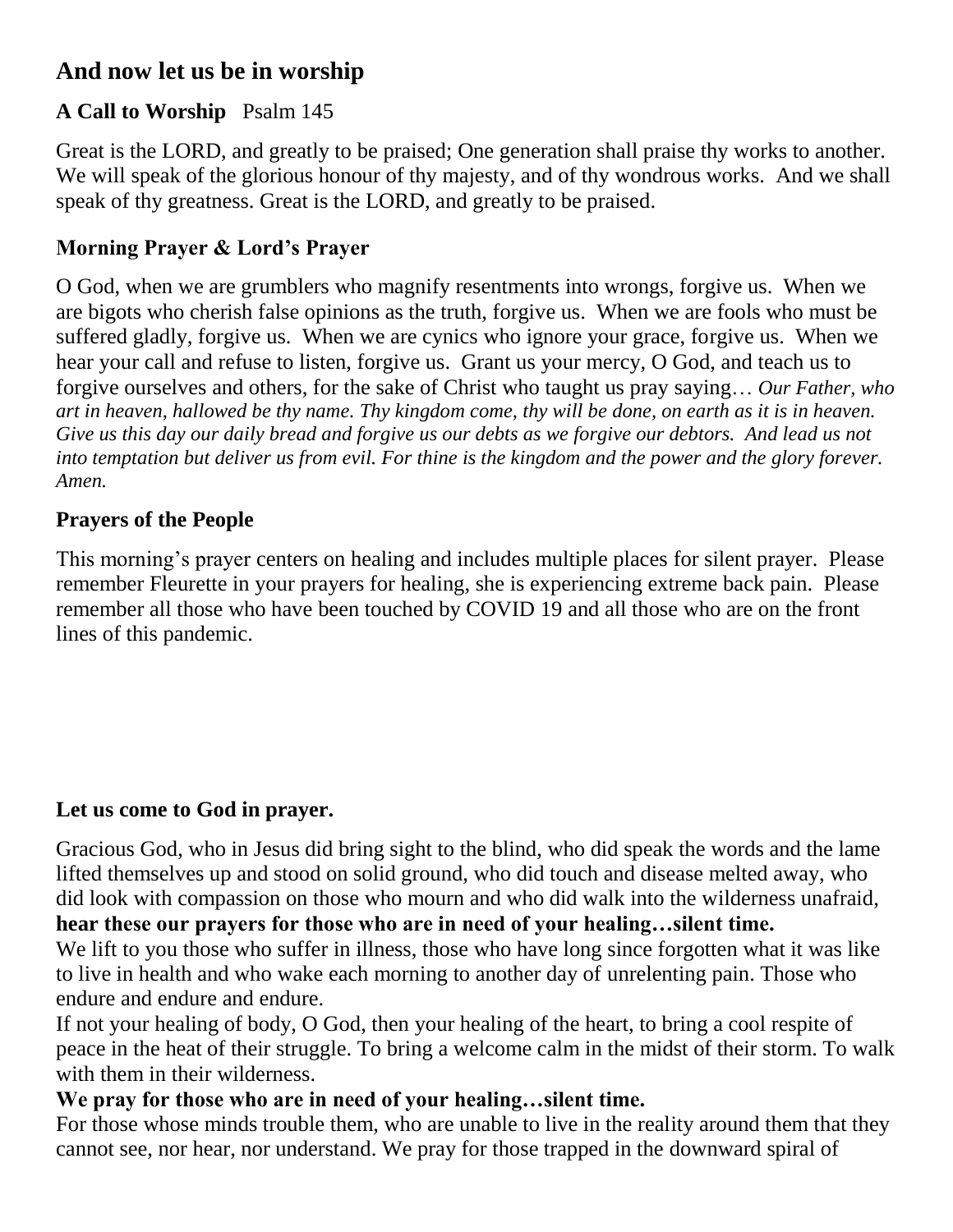despair, those who are bent over by the burden of a darkness that is ever thickening, robbing them of energy, enthusiasm and the spirit of life itself. If not a healing of the mind, then a healing of the heart that they may know you are with them in their wilderness, walking beside them

### **We pray for those who are in need of your healing…silent time.**

For Those who once knew love, friendship, support and care, and now cry the tears of loss. Loss of spouse, loss of child, loss of lover, loss of friend and neighbor. Heal, O God, their broken hearts, that they may know all are in your holy and safe keeping and that you are with them in the wilderness of loss and loneliness.

## **We pray this day for those who are in need of your healing,**

Those in our community, across our nation and around your entire creation who have been affected by the pandemic. Those who have lost a loved one, those who have struggled through the fever and the pain, those who have lost their livelihood, those who wonder how to feed their families while keeping them all safe. In the midst of this crisis, we offer prayers of thanksgiving for those who step into harm's way for the sake of others, those whom we know of, and those known only unto you. **We pray for nothing less than the healing of your creation.** We pray for your healing touch. Loving God, who grants us life, if only for a moment, Hear these our prayers, we make them in the name of Jesus, Amen

## **The Road to Emmaus:** Luke 24:13-35

Now on that same day two of them were going to a village called Emmaus, about seven miles from Jerusalem, and talking with each other about all these things that had happened. While they were talking and discussing, Jesus himself came near and went with them, but their eyes were kept from recognizing him. And he said to them, "What are you discussing with each other while you walk along?" They stood still, looking sad. Then one of them, whose name was Cleopas, answered him, "Are you the only stranger in Jerusalem who does not know the things that have taken place there in these days?" He said to them, "What things?" "The things about Jesus of Nazareth, who was a prophet mighty in deed and word before God and all the people, and how our chief priests and leaders handed him over to be condemned to death and crucified him. But we had hoped that he was the one to redeem Israel. Yes, and besides all this, it is now the third day since these things took place. Moreover, some women of our group astounded us. They were at the tomb early this morning, and when they did not find his body there, they came back and told us that they had indeed seen a vision of angels who said that he was alive. Some of those who were with us went to the tomb and found it just as the women had said but they did not see him." He said to them, "Oh, how foolish you are, and how slow of heart to believe all that the prophets have declared! Was it not necessary that the Messiah should suffer these things and then enter into his glory?" Then beginning with Moses and all the prophets, he interpreted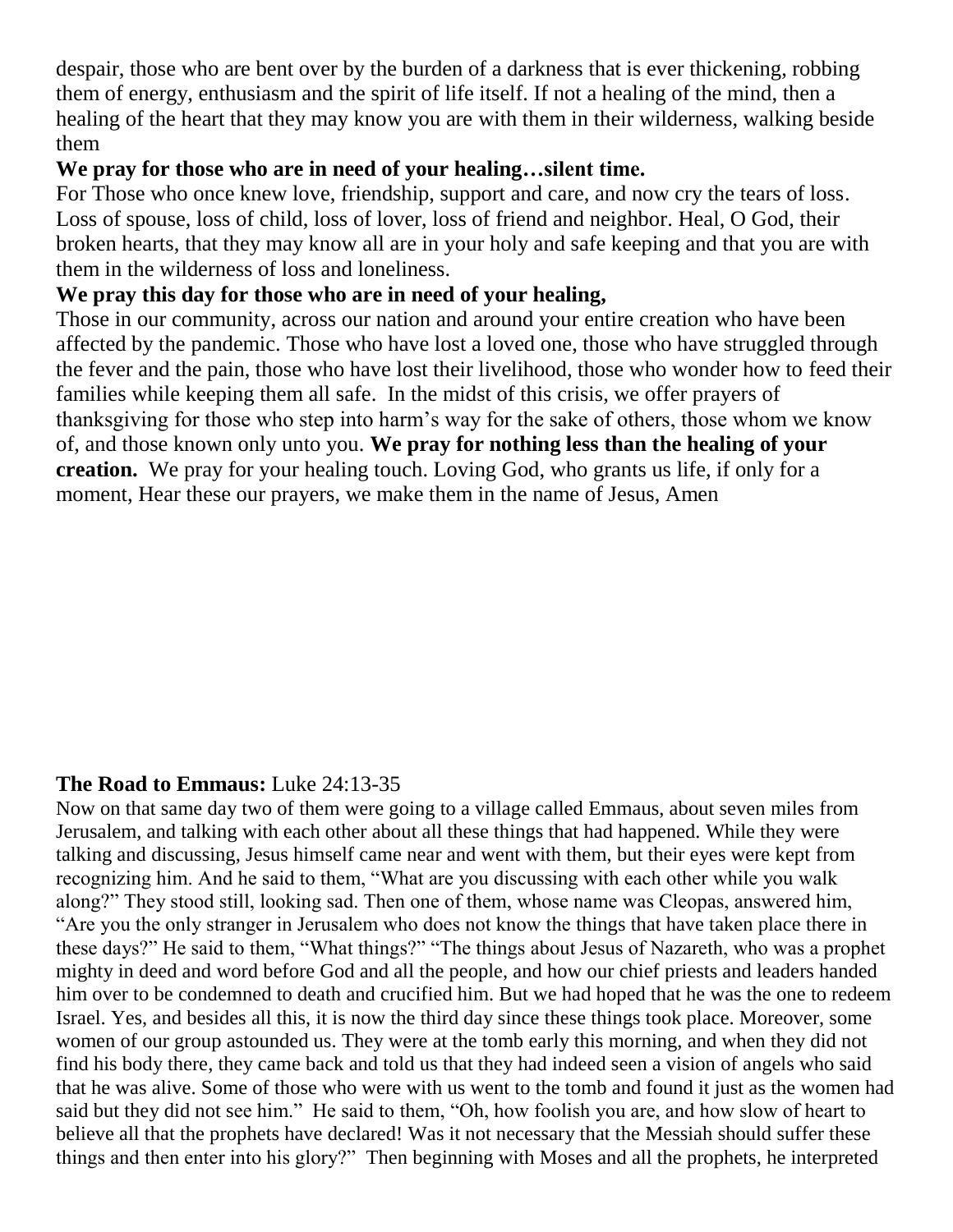to them the things about himself in all the scriptures. As they came near the village to which they were going, he walked ahead as if he were going on. But they urged him strongly, saying, "Stay with us, because it is almost evening and the day is now nearly over." So, he went in to stay with them. When he was at the table with them, he took bread, blessed and broke it, and gave it to them. Then their eyes were opened, and they recognized him; and he vanished from their sight. They said to each other, "Were not our hearts burning within us while he was talking to us on the road, while he was opening the scriptures to us?" That same hour they got up and returned to Jerusalem; and they found the eleven and their companions gathered together. They were saying, "The Lord has risen indeed, and he has appeared to Simon!" Then they told what had happened on the road, and how he had been made known to them in the breaking of the bread.

### **The Sacrament of Communion**

### The Invitation

Whether we gather in our meeting house, in the hall, on our front lawn, on the beach, upon a mountain top, or in living rooms, when we gather to break bread in remembrance of Jesus, when we gather to pass the cup of life and to acknowledge our new covenant in Christ, we have gathered around the Lord's Table. All are welcome here. Where you have been, where you are today, what you have done in this life, or left undone, if you are broken, or whole, joyful or tearful, wandering or confused, you are welcome here in the hopes of finding God's love, God's forgiveness, God's mercy, and God's healing in this bread and in this cup. This is the Lord's table, come from the East and from the West, from the North and from the South, and gather here, not because you must, because you may.

#### The Prayer of Consecration

O Lord, My God, this journey is too great for us: unless you feed us with the bread from heaven and the cup of life, unless you share with us your own life, victorious over sin, hatred pain and death. Let your spirit flow through our hearts: your strength, be our strength, your love, be our love, your will be our will. As we come to this table, bless this bread from heaven and this cup of life that we may be one with you, in heart, mind and will. Amen.

### Blessing of the Bread

On the night that Jesus was to be betrayed, he sat at table with all of his disciples. During the course of the meal, he took bread off the table. When he had given thanks, he broke it and gave it to them, saying, "This is my body, which is given for you. Do this in remembrance of me." (You break your bread and eat)

### Blessing of the Cup

Again, on that same night, Jesus took a cup after supper, saying, "This cup that is poured out for you is the new covenant in my blood. For I tell you that from now on I will not drink of the fruit of the vine until the kingdom of God comes. (You may drink from your cup)

### Prayer of Thanksgiving

O God, for the bread that we have eaten, for the cup that we have shared, for the table you have granted, we give you thanks and praise. For the life of Christ within us helping us to live for others, for the strength of Christ to lead us all our days of this our life, we give you thanks and praise. For the